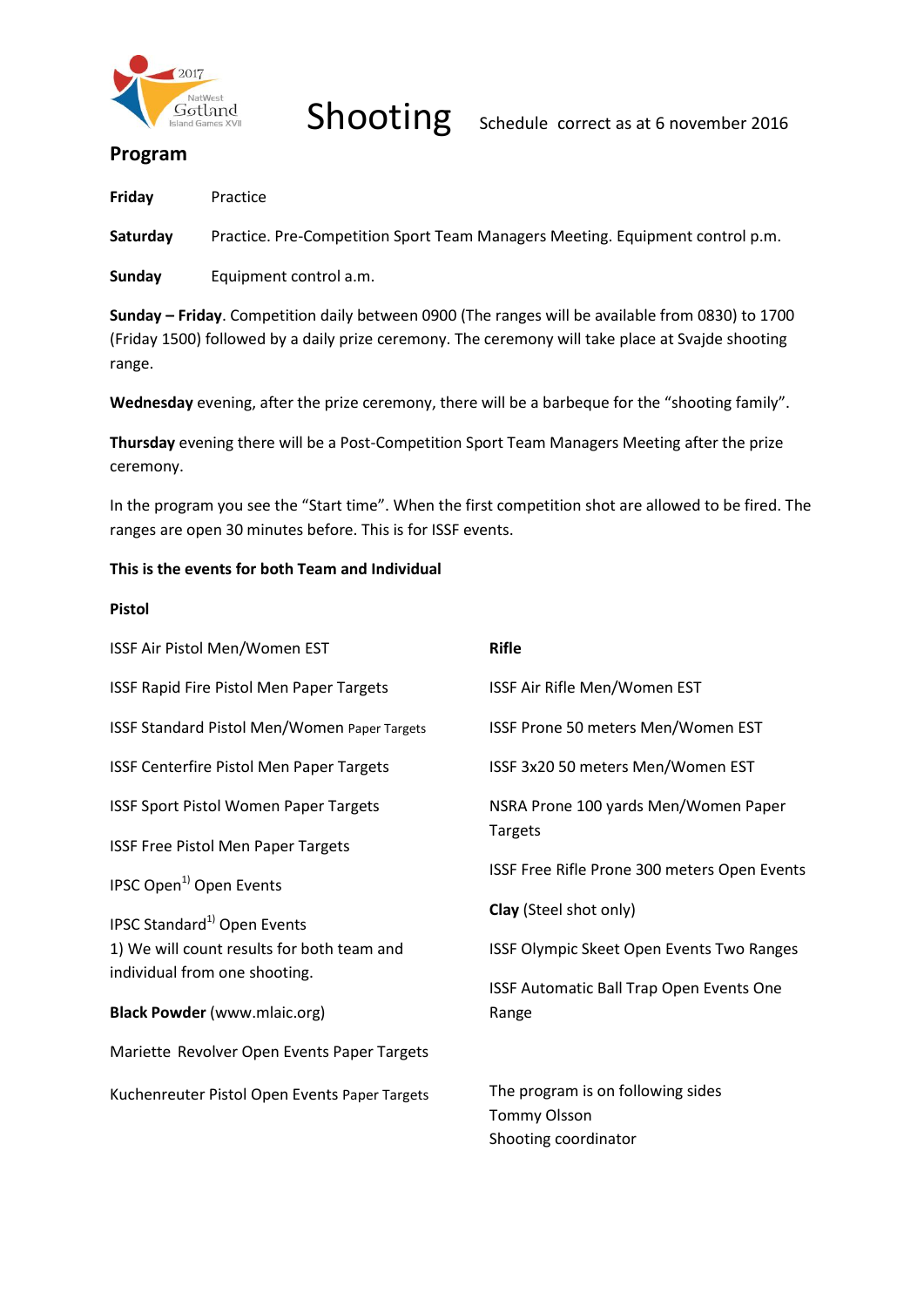



| Friday         | <b>Practice</b>                                                                                  |               |  |
|----------------|--------------------------------------------------------------------------------------------------|---------------|--|
|                | Visby indoor Air Rifle/Pistol                                                                    | $0900 - 1200$ |  |
| Svajde         | Rifle 50 meters                                                                                  | $0900 - 1500$ |  |
|                | Pistol                                                                                           | $0900 - 1500$ |  |
| Saturday       | <b>Practice</b>                                                                                  |               |  |
|                | Visby indoor Air Rifle/Pistol                                                                    | $1200 - 1600$ |  |
| Svajde         | Rifle 50 meters                                                                                  | $0900 - 1200$ |  |
|                | 100 yards                                                                                        | $1300 - 1600$ |  |
|                | Pistol                                                                                           | $0900 - 1600$ |  |
|                | Pre-Competition Sport Team Managers Meeting for Rifle and Pistol at 1300. Svajde shooting range. |               |  |
| <b>Hejdeby</b> | Clay                                                                                             | $1000 - 1600$ |  |
|                | Pre-Competition Sport Team Managers Meeting for Clay at 1500. Hejdeby shooting range.            |               |  |
|                | OBS! For Clay there will be practice also on Sunday 1000 - 1600.                                 |               |  |
|                | Wisborgsslätt Rifle prone 300m                                                                   | 0930-1100     |  |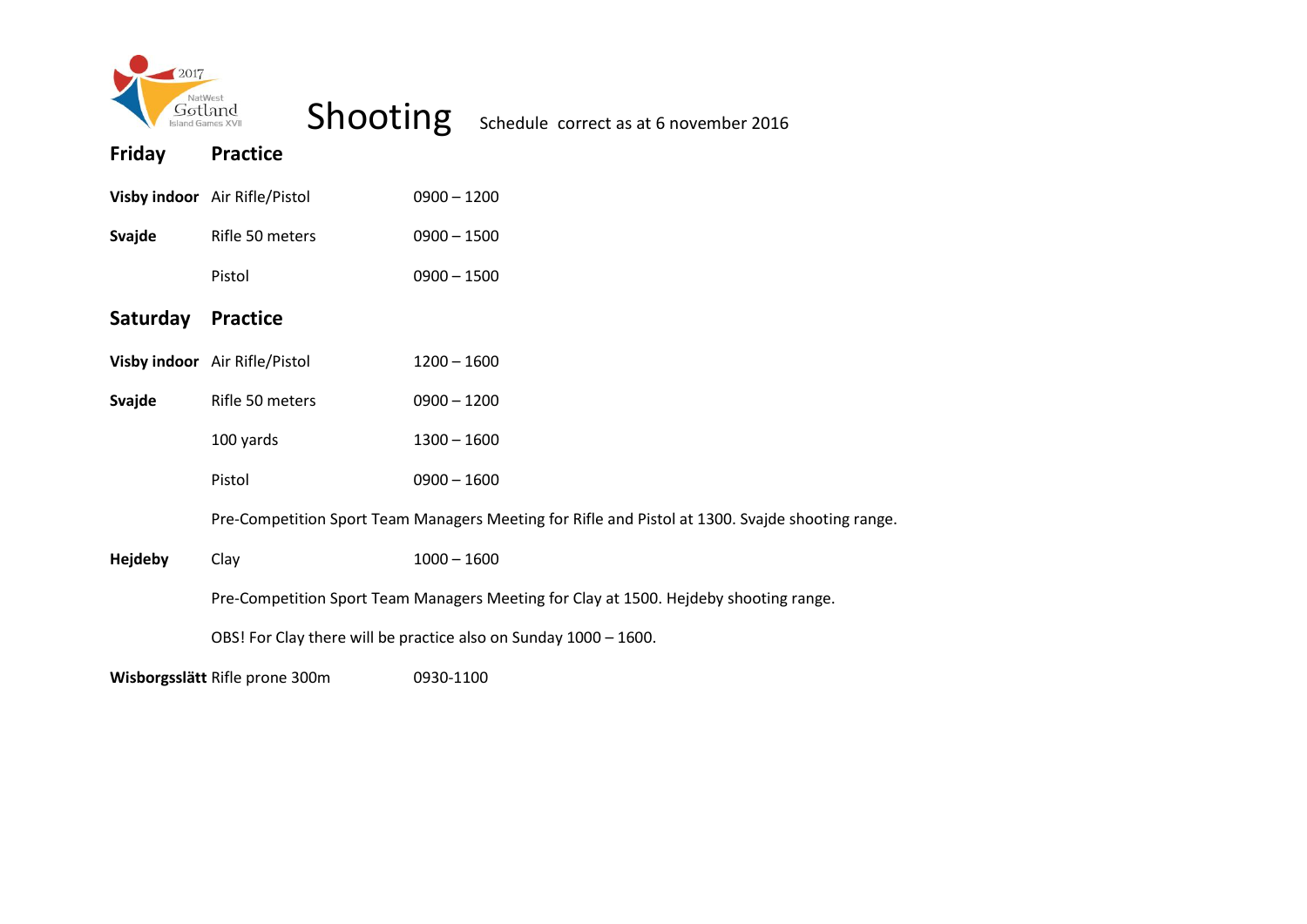

 $S_{\text{ShtMest}}$  Shooting schedule correct as at 6 november 2016

| Sunday<br>Competition  |                       |                       |                 |                      |
|------------------------|-----------------------|-----------------------|-----------------|----------------------|
| Svajde/Pistol          |                       |                       |                 |                      |
| Free Pistol Team       | Relay 1 0900-1115     | Relay 2 1145-1400     |                 |                      |
| Svajde/Black Powder    |                       |                       |                 |                      |
| Mariette Pistol        |                       |                       | Team 1445-1515  | Individual 1545-1615 |
| Svajde/Rifle           |                       |                       |                 |                      |
| 100 yards prone Team   | Relay 1 Men 0900-1045 | Relay 2 Men 1100-1245 | Women 1400-1545 |                      |
| Visby indoor           |                       |                       |                 |                      |
| Air Rifle Team         | Women 0900-0950       | Men 1030-1145         |                 |                      |
| Air Pistol Team        |                       |                       |                 | Women 1445-1535      |
| Hejdeby/Clay           |                       |                       |                 |                      |
| Olympic ABT Team 2x100 | 0900-1600             |                       |                 |                      |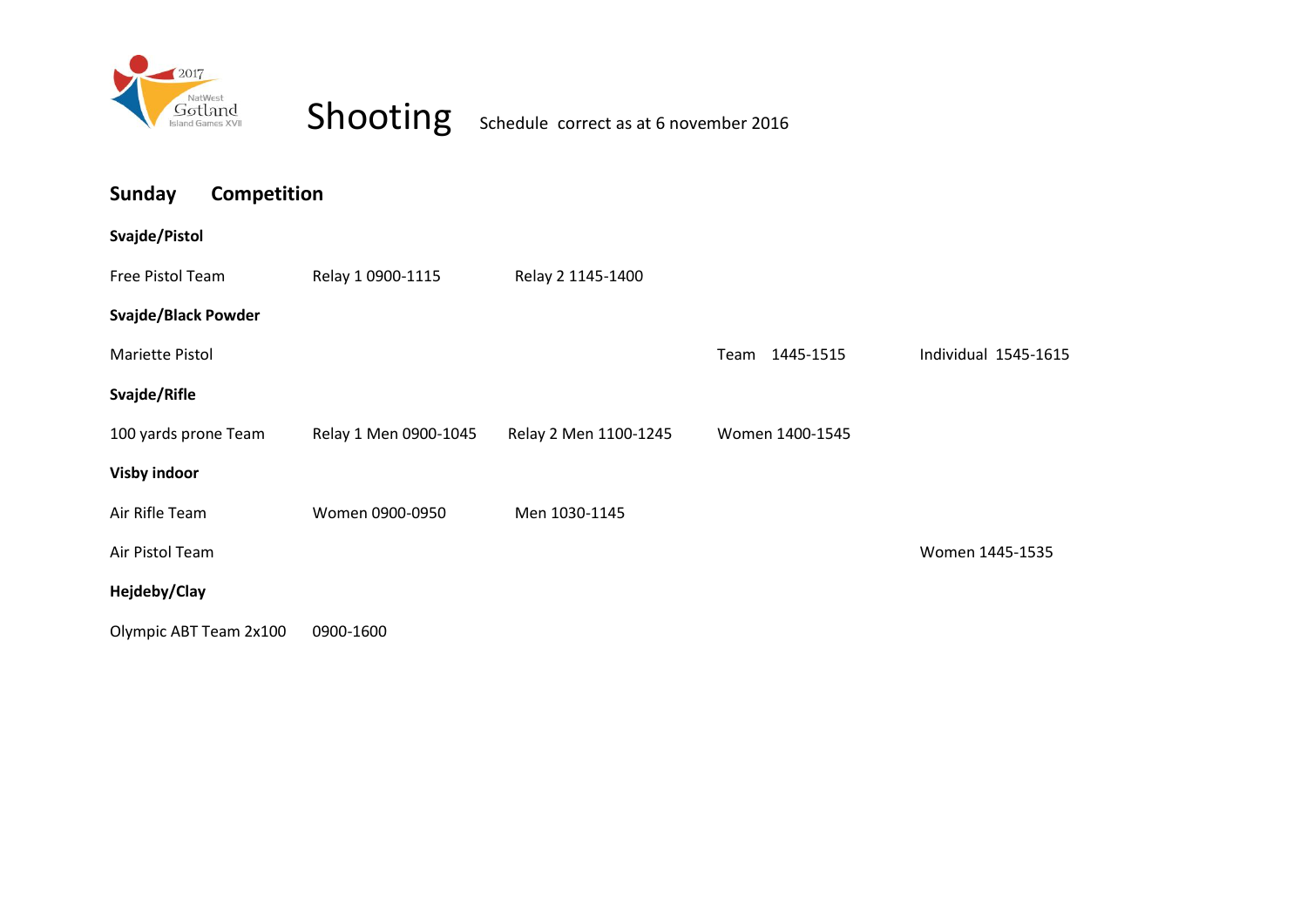



# **Monday Competition**

| Svajde/Pistol              |                       |                       |                 |                       |
|----------------------------|-----------------------|-----------------------|-----------------|-----------------------|
| Centerfire Pistol          |                       |                       | Team 1400-1600  |                       |
| <b>Sport Pistol</b>        |                       |                       | Team 1400-1600  |                       |
| Svajde/Rifle               |                       |                       |                 |                       |
| 100 yards prone Individual | Relay 1 Men 0900-1045 | Relay 2 Men 1100-1245 | Women 1315-1500 | Men "Final" 1515-1700 |
| <b>Visby indoor</b>        |                       |                       |                 |                       |
| Air Pistol Team            | Relay 1 Men 0900-1015 | Relay 2 Men 1100-1215 |                 |                       |
| Hejdeby/Clay               |                       |                       |                 |                       |
| Olympic ABT Individual 75  | 0900-1600             |                       |                 |                       |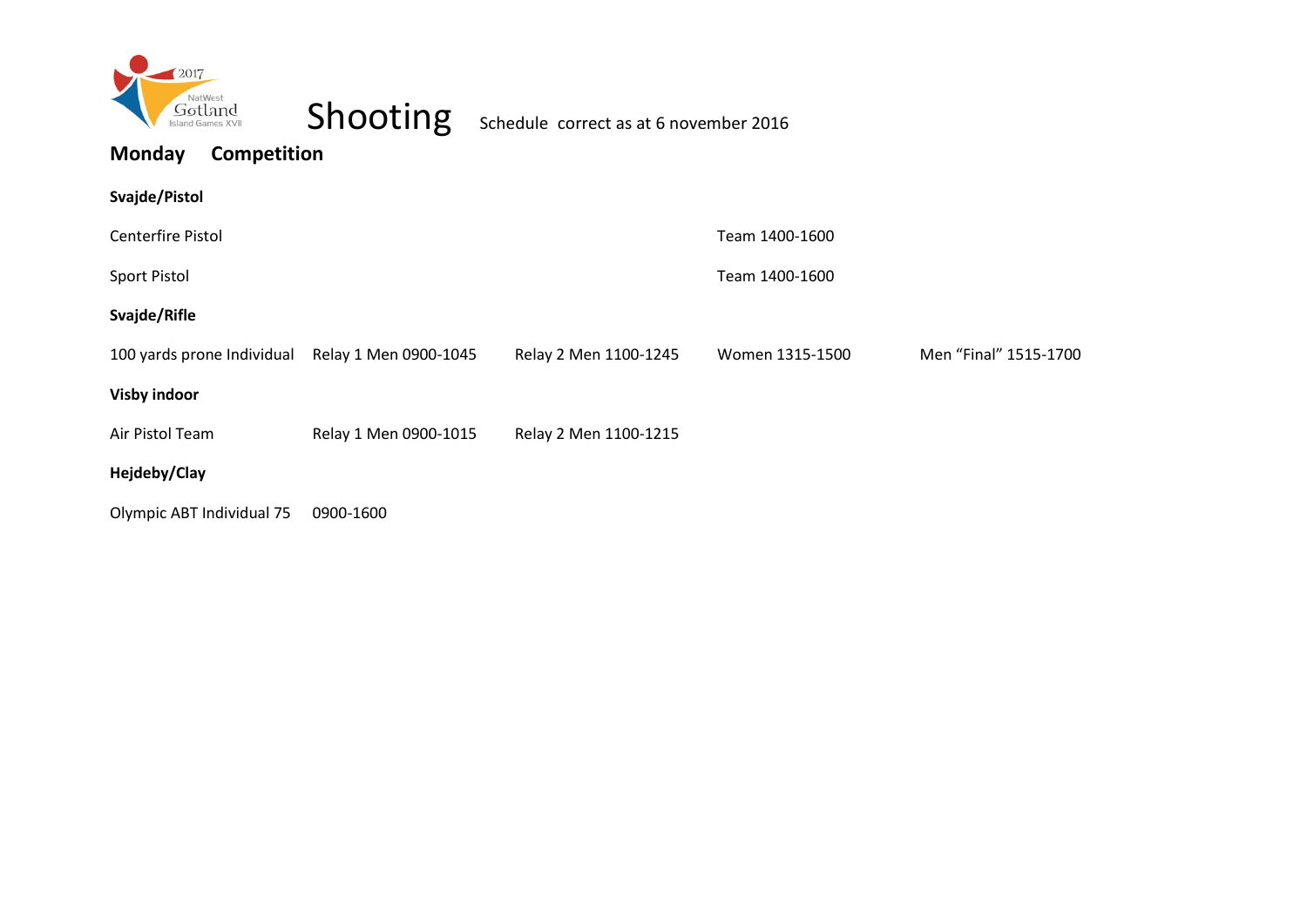



## **Tuesday Competition**

| Svajde/Pistol                                                                        |                                                |           |                                              |
|--------------------------------------------------------------------------------------|------------------------------------------------|-----------|----------------------------------------------|
| <b>Standard Pistol Team</b>                                                          | 0900-1100<br>Men                               |           |                                              |
| <b>Standard Pistol Team</b>                                                          | Women 0900-1100                                |           |                                              |
| Rapid Fire Team                                                                      |                                                | 1200-1600 |                                              |
| Svajde/Rifle                                                                         |                                                |           |                                              |
| 3x20 50 m Team                                                                       | Men 0900-1045                                  |           | Women 1500-1645                              |
| <b>Visby indoor</b>                                                                  |                                                |           |                                              |
| Air Rifle individual                                                                 | Qualification Women 0900-0950. Final 1050-1135 |           | Qualification Men 1330-1445. Final 1545-1630 |
| Hejdeby/Clay                                                                         |                                                |           |                                              |
| $O_{\text{base}}$ is $ADT$ lied; $d_{\text{total}}$ $EQ$ if $\alpha$ and $QQQ$ $ACQ$ |                                                |           |                                              |

Olympic ABT Individual 50+Final 0900-1600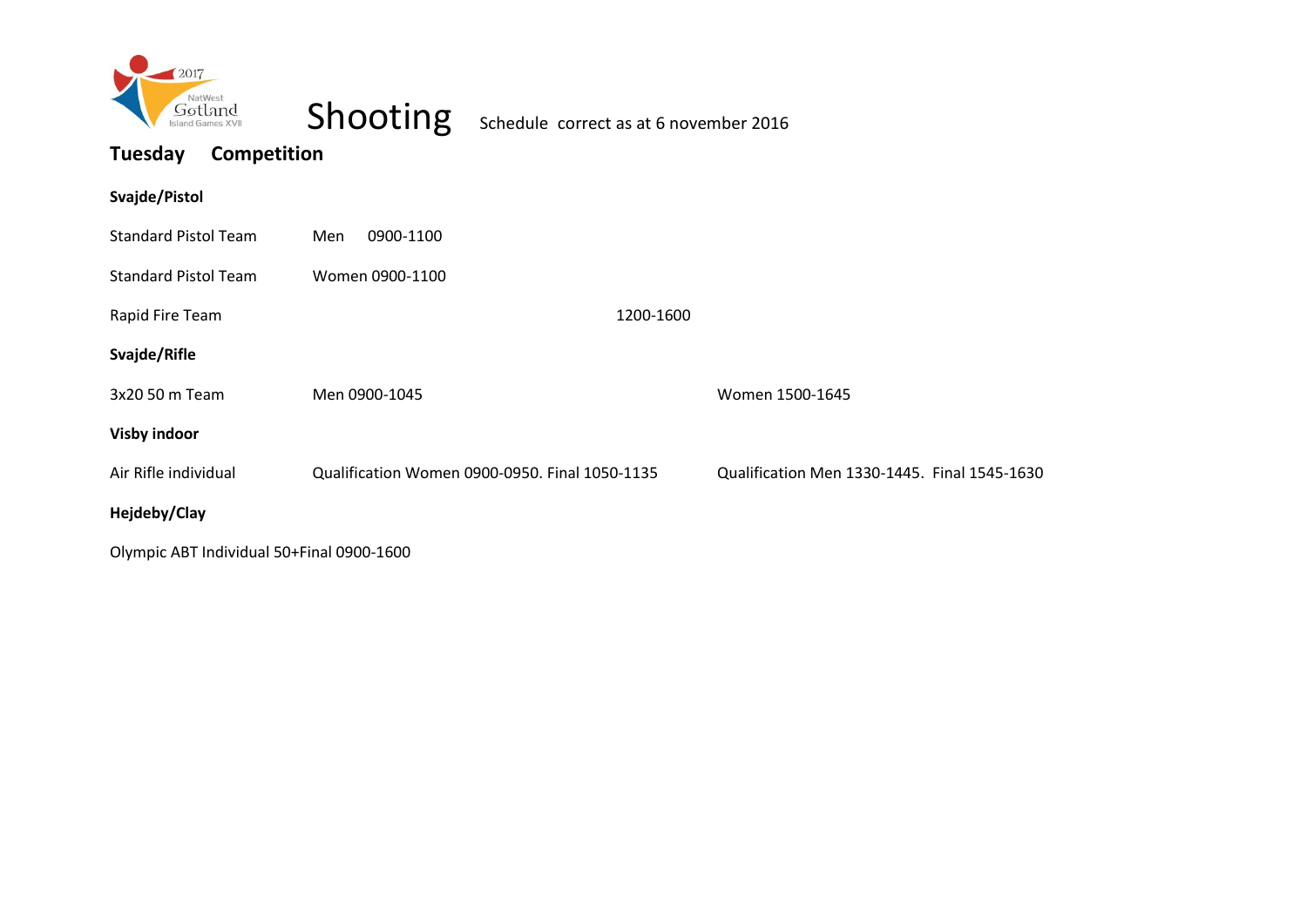

 $S_{\text{ShtMSE}^{\text{NattWest}}$  **Shooting** schedule correct as at 6 november 2016

| Wednesday                          | <b>Competition</b>                           |                                               |                                             |
|------------------------------------|----------------------------------------------|-----------------------------------------------|---------------------------------------------|
| Svajde/Pistol                      |                                              |                                               |                                             |
| Center fire Pistol                 | Individual 0900-1100                         |                                               |                                             |
| <b>Sport Pistol</b>                | Individual 0900-1100                         |                                               |                                             |
| Free Pistol individual             |                                              | Relay 1 1230-1415                             | Relay 2 1445-1630                           |
| Svajde/Rifle                       |                                              |                                               |                                             |
| 3x20 50 m Individual               | Qualification Men 0900-1045. Final 1145-1245 |                                               |                                             |
| Prone 50m Team                     |                                              | Women 1330-1420                               | Relay 1 Men 1455-1545 Relay 2 Men 1620-1710 |
| <b>Visby indoor</b>                |                                              |                                               |                                             |
| Air Pistol Individual              |                                              | Relay 1 Women 1300-1350 Final Women 1430-1520 |                                             |
| Klinte/Pistol                      |                                              |                                               |                                             |
| <b>IPSC Open</b>                   | Team & Individual 1000-1600                  |                                               |                                             |
| Hejdeby/Clay                       |                                              |                                               |                                             |
| Olympic Skeet Team 2x100 0900-1600 |                                              |                                               |                                             |
| Wisborgsslätt                      |                                              |                                               |                                             |
| Prone 300m                         | Team 0930-1045                               |                                               |                                             |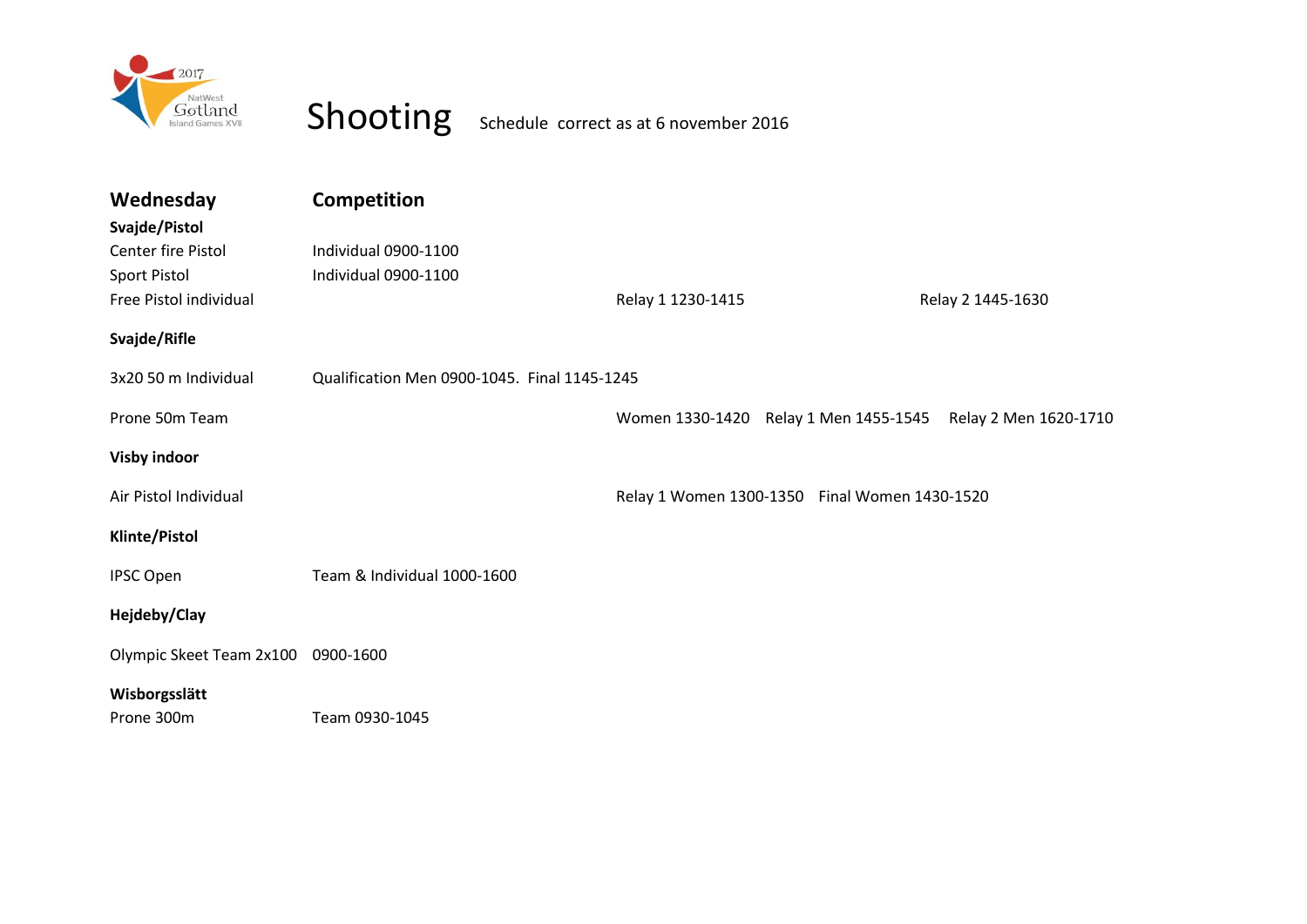



## **Thursday Competition**

| Svajde/Pistol                                                                                         |                                               |                      |                 |                                                                          |
|-------------------------------------------------------------------------------------------------------|-----------------------------------------------|----------------------|-----------------|--------------------------------------------------------------------------|
| <b>Standard Pistol individual</b>                                                                     | Men 0900-1030                                 |                      |                 |                                                                          |
| <b>Standard Pistol individual</b>                                                                     | Women 0900-1030                               |                      |                 |                                                                          |
| Svajde/Rifle                                                                                          |                                               |                      |                 |                                                                          |
| Prone 50 m Individual                                                                                 | Relay 1 Men 0900-0950. Relay 2 Men 1030-1120. |                      |                 |                                                                          |
|                                                                                                       |                                               |                      |                 | Women 1230-1320. (No Final). Qualification Men 1400-1450. Final Men 1545 |
| Svajde/Black Powder                                                                                   |                                               |                      |                 |                                                                          |
| Kuchenreuter                                                                                          |                                               | Individual 1330-1400 |                 | Team 1430-1500                                                           |
| <b>Visby indoor</b>                                                                                   |                                               |                      |                 |                                                                          |
| Air Pistol Individual                                                                                 | Relay 1 Men 1030-1145. Relay 2 Men 1245-1400. |                      | Final Men 1500. |                                                                          |
| <b>Klinte/Pistol</b>                                                                                  |                                               |                      |                 |                                                                          |
| <b>IPSC Standard</b>                                                                                  | Team&Individual 1000-1600                     |                      |                 |                                                                          |
| Hejdeby/Clay                                                                                          |                                               |                      |                 |                                                                          |
| Olympic Skeet Individual 75 0900-1600                                                                 |                                               |                      |                 |                                                                          |
| Post-Competition Sport Team Managers Meeting Individual 75 for Clay at Hejdeby.                       |                                               |                      |                 |                                                                          |
| Post-Competition Sport Team Managers Meeting after the prize ceremony for Pistol and Rifle at Svajde. |                                               |                      |                 |                                                                          |